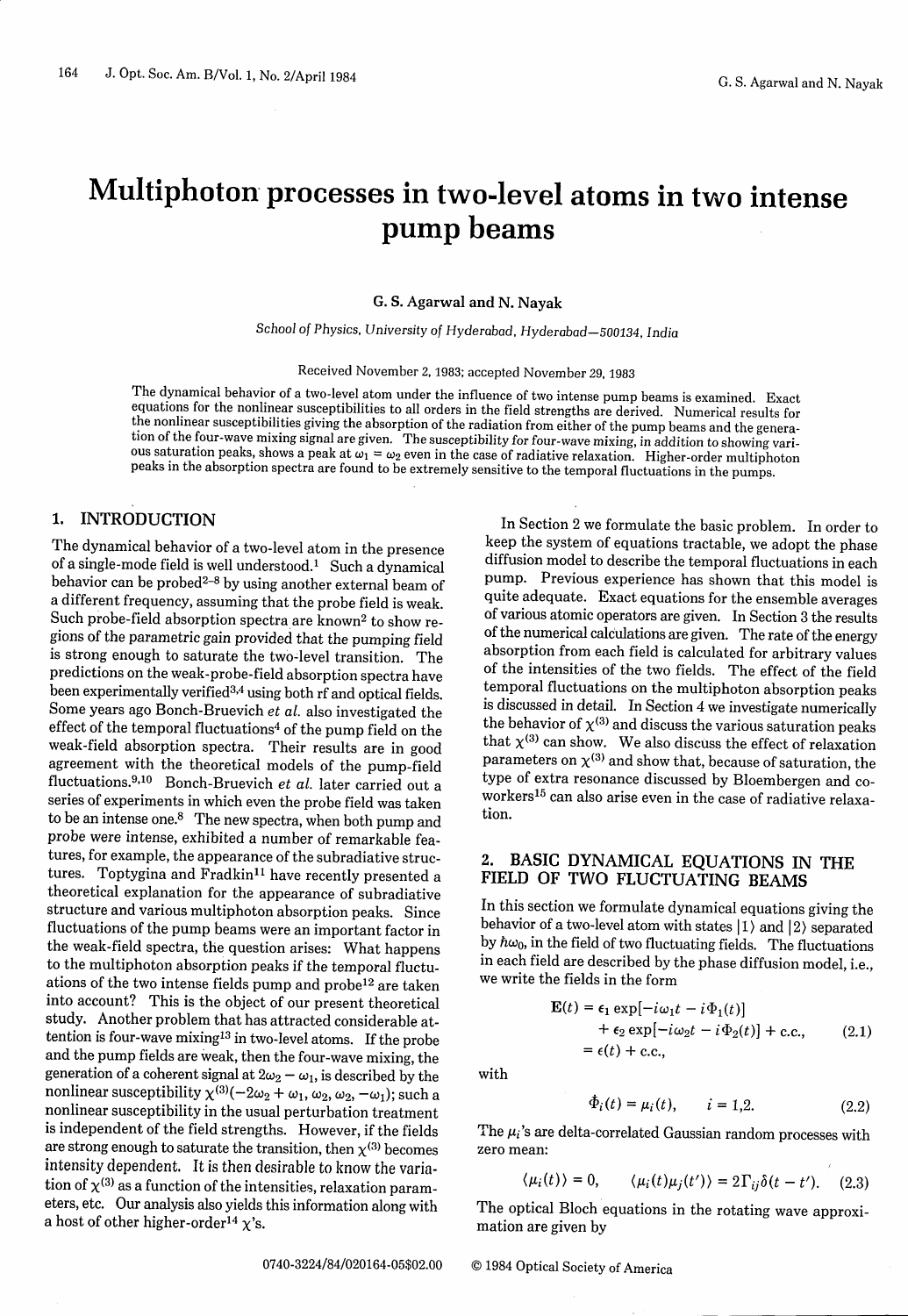$$
\frac{d}{dt}\begin{bmatrix} \rho_{21} \\ \rho_{12} \\ \rho_{11} - \rho_{12} \end{bmatrix} = \begin{bmatrix} i\omega_0 - \frac{1}{T_2} & 0 & +i\mathbf{d} \cdot \epsilon^*(t) & \rho_{21} \\ 0 & -i\omega_0 - \frac{1}{T_2} & -i\mathbf{d} \cdot \epsilon(t) & \rho_{12} \\ 2i\mathbf{d} \cdot \epsilon(t) & -2i\mathbf{d} \cdot \epsilon^*(t) & -\frac{1}{T_1} & \rho_{11} - \rho_{22} \end{bmatrix} + \begin{bmatrix} 0 \\ 0 \\ \frac{\rho_{11}(0) - \rho_{22}(0)}{T_1} \end{bmatrix}, (2.4)
$$

where **d** is the dipole matrix element. On making the transformation to the rotating frame

$$
\rho_{21} = \exp[i\omega_2 t + i\Phi_2(t)]\psi_1,
$$
  
\n
$$
\rho_{12} = \exp[-i\omega_2 t - i\Phi_2(t)]\psi_2,
$$
  
\n
$$
\rho_{11} - \rho_{22} = 2\psi_3,
$$
\n(2.5)

we can write Eq. (2.4) in the following matrix form:

$$
\psi = A\psi + i\mu_2(t)f\psi + I + B_+ \exp\{i[\Phi(t) + \Omega t]\}\psi
$$
  
+ B\_ - \exp\{-i[\Phi(t) + \Omega t]\}\psi,  

$$
\Omega = \omega_1 - \omega_2, \qquad \Phi = \Phi_1 - \Phi_2,
$$
 (2.6)

where the nonvanishing elements of  $f, I$ , and  $B_{\pm}$  are

$$
f_{11} = -1, \t f_{22} = +1, \t I_3 = \eta = (\rho_{11}(0) - \rho_{22}(0))/T_1,
$$
  
\n
$$
(B_+)_{13} = 2i\mathbf{d} \cdot \epsilon_1^*, \t (B_+)_{32} = -i\mathbf{d} \cdot \epsilon_1^*,
$$
  
\n
$$
(B_-)_{23} = -2i\mathbf{d} \cdot \epsilon_1, \t (B_-)_{31} = i\mathbf{d} \cdot \epsilon_1, \t (2.7)
$$

and

$$
A = \begin{bmatrix} i\Delta - \frac{1}{T_2} & 0 & 2i\mathbf{d} \cdot \epsilon_2^* \\ 0 & -i\Delta - \frac{1}{T_2} & -2i\mathbf{d} \cdot \epsilon_2 \\ i\mathbf{d} \cdot \epsilon_2 & -i\mathbf{d} \cdot \epsilon_2^* & -\frac{1}{T_1} \end{bmatrix},
$$
  

$$
\Delta = \omega_0 - \omega_2.
$$
 (2.8)

We next perform the ensemble average over the fluctuations, of the fields, i.e., over the phases  $\Phi_1$  and  $\Phi_2$ . For this purpose we define

$$
\psi^{[n]} = \exp\{i[\Omega t + \Phi(t)]n\}\psi, \tag{2.9}
$$

the equation of motion for which is given by

$$
\psi^{[n]} = A\psi^{[n]} + i\mu_2(t)f\psi^{[n]} + (i\Omega n + i\mu_1 n - i\mu_2 n)\psi^{[n]} + B_+\psi^{[n+1]} + B_-\psi^{[n-1]} + I \exp\{i n[\Omega t + \Phi(t)]\}.
$$
 (2.10)

Ensemble averaging can now be done by using the theory of multiplicative stochastic processes as explained in Ref. 9, with the result that

$$
\langle \psi^{[n]} \rangle = A \langle \psi^{[n]} \rangle + B_+ \langle \psi^{[n+1]} \rangle + B_- \langle \psi^{[n-1]} \rangle + \delta_{n0} I
$$
  
+ 
$$
[in \Omega - \Gamma_1 n^2 - \Gamma_2 (f - n)^2
$$
  
- 
$$
2 \Gamma_{12} n (f - n) ] \langle \psi^n \rangle.
$$
 (2.11)

where  $\Gamma_1 = \Gamma_{11}$  and  $\Gamma_2 = \Gamma_{22}$  represent the bandwidths of the beams at frequencies  $\omega_1$  and  $\omega_2$ , respectively, and  $\Gamma_{12}$ , represents the correlation between the two beams [Eqs. (2.3)]. The steady-state situation is simple as  $\langle \psi^{[n]} \rangle = 0$ . These equations are strictly valid for  $\Phi(t) \neq 0$ , so that the welldefined steady states exist. Equation (2.11) is a recursion

relation involving  $\langle \psi^{[n]} \rangle$  and  $\langle \psi^{[n+1]} \rangle$ . We now reduce Eq. (2.11) to be a single equation for  $\langle \psi_3^{[n]} \rangle$ , whose solution is written in the form of a continued fraction.

A calculation using the components of Eq. (2.11) shows that, in the steady state,

$$
\langle\psi_{1}^{[n]}\rangle=(2ig_{2}\langle\psi_{3}^{[n]}\rangle+2ig_{1}\langle\psi_{3}^{[n+1]}\rangle)/D_{n},\quad(2.12)
$$

$$
\langle \psi_2^{[n]} \rangle = (-2ig_2 \langle \psi_3^{[n]} \rangle - 2ig_1 \langle \psi_3^{[n-1]} \rangle / D_{-n}^*, (2.13)
$$

with  $g_i \equiv \mathbf{d} \cdot \boldsymbol{\epsilon}$  representing coupling of the field at  $\omega_i$  with the atom end

$$
D_n = \frac{1}{T_2} - i\Delta_2 - in\Omega + \Gamma_1 n^2 + \Gamma_2 (n+1)^2 + 2\Gamma_{12} n(n+1).
$$
 (2.14)

The equation for  $\langle \psi_3^{[n]} \rangle \equiv X_n$  has the form

$$
a_n X_n + b_n X_{n+1} + c_n X_{n-1} = \eta \delta_{n0}, \qquad (2.15)
$$

where

$$
a_n = \frac{1}{T_1} + n^2(\Gamma_1 + \Gamma_2 - 2\Gamma_{12}) - in\Omega
$$
  
+ 
$$
\frac{2g_2^2}{D_{-n}} + \frac{2g_1^2}{D_{n-1}} + \frac{2g_1^2}{D_{-n-1}} + \frac{2g_2^2}{D_n},
$$
  

$$
b_n = 2g_1g_2\left[\frac{1}{D_n} + \frac{1}{D_{-n-1}}\right],
$$
  

$$
c_n = 2g_1g_2\left[\frac{1}{D_{n-1}} + \frac{1}{D_{-n}}\right].
$$
 (2.16)

The recursion relation [Eq. (2.15)] for  $X_n$  can be solved in terms of the continued fraction, with the result that

$$
X_0 = \eta [a_0 + 2 \text{ Re } (b_0 Y_1)]^{-1}, \qquad (2.17)
$$

$$
Y_n = -c_n [a_n + b_n Y_{n+1}]^{-1}, \quad Y_n = X_n / X_{n-1}, \quad n \neq 0.
$$
\n(2.18)

The system of equations is thus completely solved once the solution of Eqs. (2.17) and (2.18) is known. The off-diagonal elements of the density matrix are then obtained from Eqs. (2.12) and (2.13).

The rate of absorption of the energy  $W_i$  from the *i*th field is obtained by using

$$
W_1 \cong 2\omega_1 g_1 \operatorname{Im} \langle \psi_1^{[-1]} \rangle, \tag{2.19}
$$

$$
W_2 \cong 2\omega_2 g_2 \operatorname{Im} \langle \psi_1^{[0]} \rangle. \tag{2.20}
$$

We close this section by commenting on the case  $\Phi = 0$ , i.e., the case when both the lasers are completely correlated. In such a case Eq. (2.6) can be directly averaged as

$$
\langle \psi \rangle = A \langle \psi \rangle - \Gamma_2 f^2 \langle \psi \rangle + I
$$
  
+ 
$$
B_+ \exp(i \Omega t) \langle \psi \rangle + B_- \exp(-i \Omega t) \langle \psi \rangle, \quad (2.21)
$$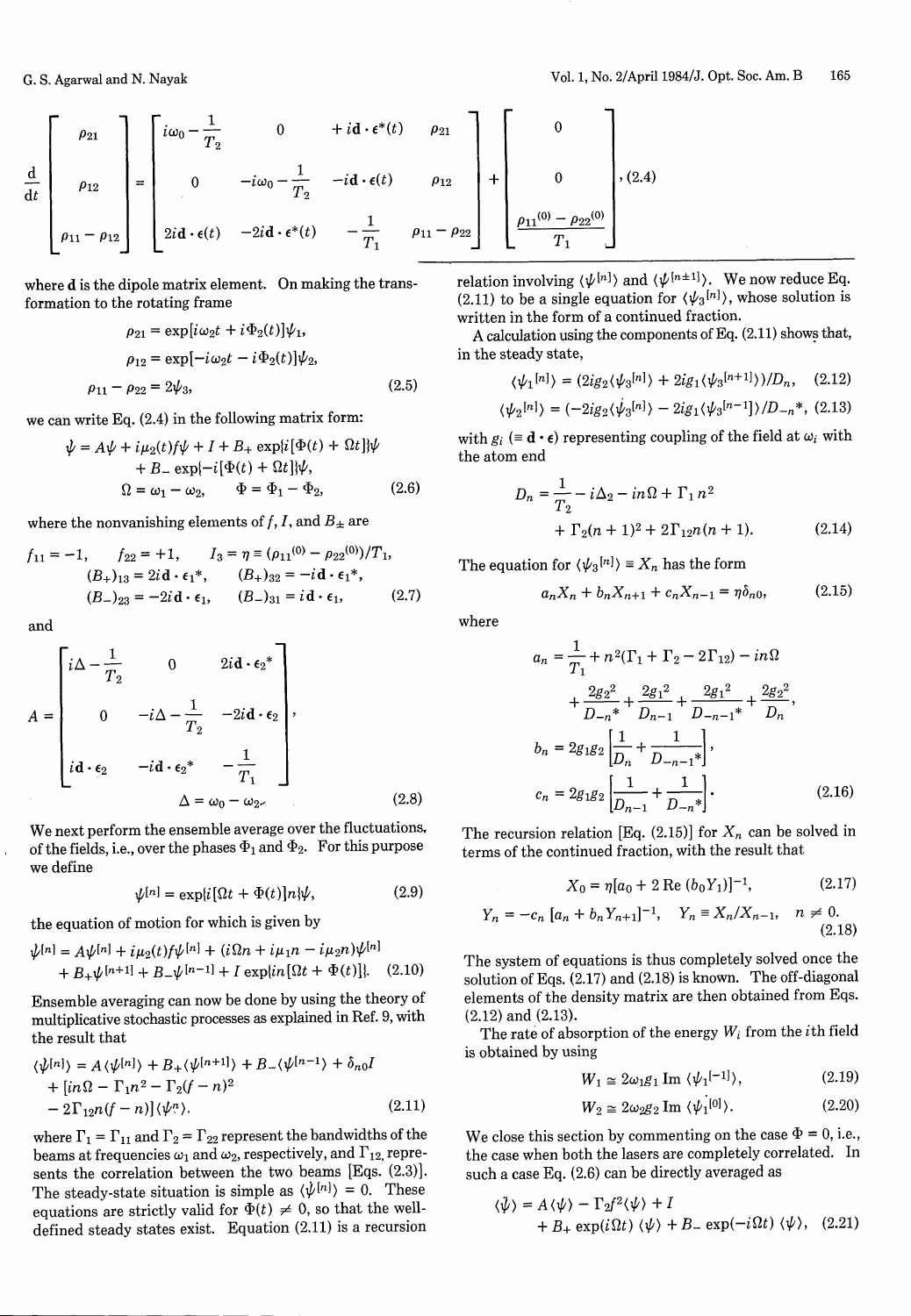whose steady-state solution is

$$
\langle \psi \rangle = \Sigma \langle \psi^{[n]} \rangle \exp(-in\Omega t), \qquad (2.22)
$$

with

$$
A \langle \psi^{[n]} \rangle + B_+ \langle \psi^{[n+1]} \rangle + B_- \langle \psi^{[n-1]} \rangle
$$
  
+  $\delta_{n0} I + (in\Omega - \Gamma_2 f^2) \langle \psi^{[n]} \rangle = 0.$  (2.23)

The set [Eq. (2.23)] is the same as Eq. (2.11) with  $\Gamma_1 = \Gamma_2 =$  $\Gamma_{12}$ .

### **3. EFFECT OF PUMP TEMPORAL FLUCTUATIONS ON MULTIPHOTON PEAKS IN THE ABSORPTION SPECTRA**

We now use the dynamical equations of Section 2 to study how the temporal fluctuations of the two pump fields affect the multiphoton absorption peaks. It is clear that  $\langle \psi_1^{[-1]} \rangle$  depends on the intensities of the two fields to all orders.  $\langle \psi_1^{[-1]} \rangle$ is expected to have the structure

$$
\langle \psi_1^{[-1]} \rangle = \sum_{n=0}^{\infty} g_1^{2n+1} \alpha_{2n+1}, \tag{3.1}
$$



Fig. 1. A, rate of absorption  $W_1$  [ $\propto$   $(\psi_1^{(-1)})$ ] as a function of  $\Omega$  for  $l_1 = 30, g_2 = 20, \Delta = 0, \Gamma_1 = \Gamma_2 = 0, \text{ and } T_1 = T_2 = 1.$  B,  $W_1$  for various values of  $\Gamma_1$  and  $\Gamma_2$  as a function of  $\Omega$  for  $g_1 = 30$ ,  $g_2 = 20$ ,  $\Delta$  = 0, and  $T_1 = T_2 = 1$ . Curve a,  $\Gamma_1 = 0.4$ ,  $\Gamma_2 = 0.8$ . Curve b,  $\Gamma_1 = \Gamma_2$  = 0.4. Ourve c,  $\Gamma_1 = 0.0$ ,  $\Gamma_2 = 0.8$ . Curve d,  $\$ the spectrum for  $\Gamma_1$  = 0.0 and  $\Gamma_2$  = 0.4 is similar to that for curve a.<br>For convenience of illustration, curves c and d have been shifted.



Fig. 2. Absorption spectrum  $W_2 \left[ \alpha \left( \psi_1^{(0)} \right) \right]$  as a function of  $\Omega$  for  $g_1 = 30$ ,  $g_2 = 20$ ,  $\Delta = 0$ , and  $T_1 = T_2 = 1$ . Curve a,  $\Gamma_1 = \Gamma_2 = 0.0$ . Curve b,  $\Gamma_1 = 0.2$ ,  $\Gamma_2 = 0.0$ . Curve c,  $\Gamma_1 = 0.8$ ,  $\Gamma_2 = 0.0$ .



Fig. 3. Multiphoton absorption region of the spectrum  $W_1$  (solid line) and  $W_2$  (dashed line) for  $g_1 = 30$ ,  $g_2 = 20$ ,  $\Delta = 0$ , and  $T_1 = T_2 = 1$ . Curve a,  $\Gamma_1 = \Gamma_2 = 0.0$ . Curve b,  $\Gamma_1 = 0.05$ ,  $\Gamma_2 = 0.0$ .

where  $\alpha$ 's depend on  ${g_2}^2$  to all orders.  $\alpha_1$  represents the absorption of a single photon from the beam at  $\omega_1$  in the presence of another field of arbitrary strength and this is the quantity measured in the experiments of Wu *et al.*<sup>3</sup> The field  $\epsilon_2$  can be imagined to dress the eigenstates of the atom. Thus  $\alpha_{2n+1}$ . will represent the absorption of  $(n + 1)$  photons of frequency  $\omega_1$  by the atom dressed by the field  $\epsilon_2$ . The effect of the temporary fluctuations on  $\alpha_1$  is well known both experimentally and theoretically.<br>In the case when both the pumps are completely correlated,

 $\Gamma_1 = \Gamma_2 = \Gamma_{12} = \gamma$ , then the multiphoton absorption spectra in the presence of fluctuations can be obtained from those in the absence of fluctuations by using the simple substitution rule **<sup>1</sup> <sup>6</sup>**

$$
\frac{1}{T_2} \rightarrow \frac{1}{T_2} + \Gamma. \tag{3.2}
$$

The general case is extremely involved, and it does not appear to be possible to obtain a simple result even for the line center  $\omega_1 = \omega_2 = \omega_0$ . Hence we have numerically investigated the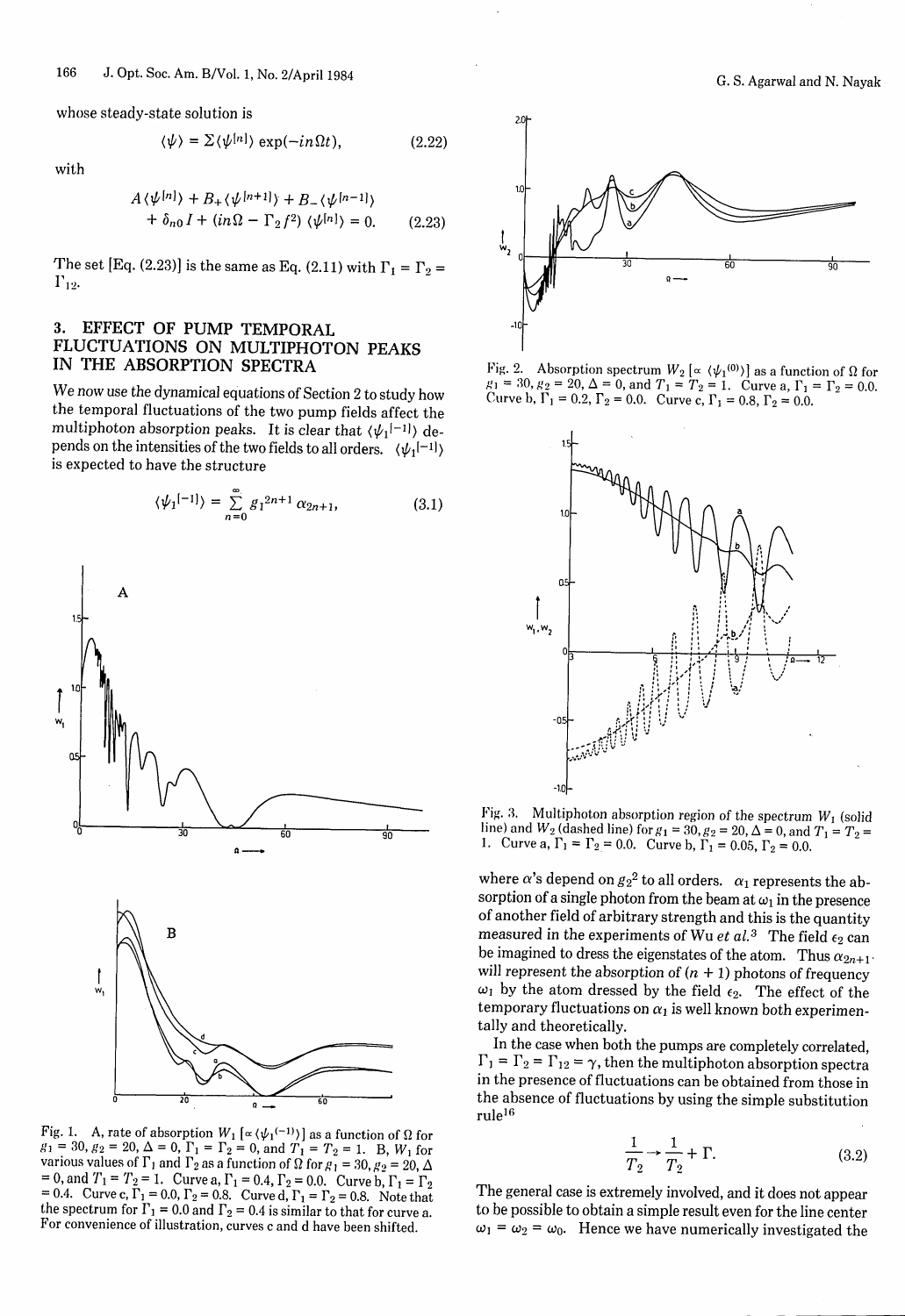solution of Eq. (2.18), and the results are shown in a number of figures. The parameters (all in frequency units) used in our numerical computations are based on the ones used in the experimental investigations of the Russian workers. $8,11$  We also assume that the two fields are uncorrelated,  $\Gamma_{12} = 0$ . Figure 1 gives the behavior of the absorption spectra for the absorption of the energy from field 1 for  $g_1 > g_2$  and when both the fields are strong. The figure shows that the multiphoton absorption peaks are wiped out with increase in  $\Gamma_1$ . The effect of  $\Gamma_2$  is similar. Only the peak corresponding to the frequency  $2(g_1^2 + g_2^2)^{1/2}$  and the first few multiphoton peaks survive. The behavior of the energy absorption from field 2 is similar, as is shown in Fig. 2. Figure 3 shows in detail the effect of the laser fluctuations on the multiphoton absorption peaks. In order to see these absorption peaks, the laser bandwidths must not be more than few percent of the natural line width. Figure 4 is for much larger values of the bandwidths, whence only the structure at the line center survives. The case when  $g_1 < g_2$  is illustrated in Fig. 5.

The extreme sensitivity of the multiphoton absorption peaks on the temporal fluctuations of pump beams can be understood from the structure of the coefficients  $D_n$  [defined



Fig. 4. Absorption spectrum  $W_1$  (curves a) and  $W_2$  (curves b) for high values of  $\Gamma_1$  and  $\Gamma_2$ .  $g_1 = 30$ ,  $g_2 = 20$ ,  $\Delta = 0$ , and  $T_1 = T_2 = 1$ . (Solid line,  $\Gamma_1 = 10.0$ ,  $\Gamma_2 = 0.0$ ; dashed line,  $\Gamma_1 = 0.0$ ,  $\Gamma_2 = 10.0$ ; and dashed–dotted line,  $\Gamma_1=\Gamma_2=10.0.1$ 



by Eq. (21.4)]. The position and the width of the multiphoton absorption peaks are approximately determined from the zeros of  $a_n$ . For large n and in the absence of any temporal fluctuations, these are extremely narrow-for  $T_1 = T_2$  these are located at  $\pm (g_1^2 + g_2^2)^{1/2}/n$  with widths  $\sim (1/nT_2)$ . Note that the laser temporal fluctuations (bandwidths) enter as  $n^2\Gamma$ in the coefficients  $D_n$  and  $a_n$ . Hence these multiphoton absorption peaks acquire an additional width of the order of  $n\Gamma$ . Since the relative separation of such peaks is of the order of  $gT_2/n$ , it is clear that a small fluctuation will wash away such multiphoton structures.

# **4. EFFECT OF SATURATION ON THE NONLINEAR SUSCEPTIBILITY**  $\chi^{(3)}$  (-2 $\omega_2$  +  $\omega_1$ ,  $\omega_2$ ,  $\omega_2, -\omega_1$

As was mentioned in the introduction,  $\chi^{(3)}$  yields the fourwave mixing signal in the direction  $2k_2 - k_1$ . The theory described in Section 2 is fairly general and should also enable us to calculate  $\chi^{(3)}$ . We show that  $\chi^{(3)}$  has an interesting saturation behavior. In order to keep the analysis simple, we ignore the complications that arise because of finite temporal fluctuations<sup>17</sup> of the fields. From Eqs.  $(2.22)$  and  $(2.5)$  it is clear that

$$
\rho_{12}(t) = \sum_{n} \psi_2^{[n]} \exp\{-it[\omega_2(1-n) + n\omega_1]\}\tag{4.1}
$$

$$
= \psi_2^{[-1]} \exp[-it(2\omega_2 - \omega_1)] + \text{other terms.} \quad (4.2)
$$

The four-wave mixing signal is related to the induced polarization at  $2\omega_2 - \omega_1$ . The induced polarization is proportional to  $\rho_{12}$ , and thus the component responsible for four-wave mixing is  $\psi_2$ <sup>[-1]</sup> =  $\psi_1$ <sup>[1]\*</sup>. Note that, in the limit of weak fields (Rabi frequencies << detunings), the induced polarization at  $2\omega_2 - \omega_1$  is known<sup>13</sup> to be proportional to  $\epsilon_2^2 \epsilon_1^*$ , and hence  $|\psi_1^{\text{[1]}}|^2$   $\alpha |\epsilon_2|^4 |\epsilon_1|^2$ . In general,  $\psi_1^{\text{[1]}}$  will depend on all powers of  $\epsilon$ . The component  $\langle \psi_1^{[1]} \rangle$  is given by Eq. (2.12) with  $n =$ 1, which when Eq. (2.18) is used, becomes

$$
\langle \psi_1^{[1]} \rangle = 2i(g_2 + g_1 Y_2) Y_1 X_0 D_1^{-1}.
$$
 (4.3)

Thus the continued fraction of Section 2 will give the fourwave mixing signal if Eq. (4.3) is used. The continued fraction can be summed up exactly for  $\omega_1 = \omega_2$  leading to

$$
Y_1 = -\frac{a}{2b} \left[ 1 - \left( 1 - \frac{4cb}{a^2} \right)^{1/2} \right],
$$
 (4.4)

where

$$
a = \frac{1}{T_1} + \frac{4(g_1^2 + g_2^2)}{T_2 \left[\Delta_2^2 + \left(\frac{1}{T_2}\right)^2\right]}, \quad b = c = \frac{4g_1g_2}{T_2 \left[\left(\frac{1}{T_2}\right)^2 + \Delta_2^2\right]}.
$$
\n(4.5)

Bloembergen *et al. 15* have shown that S, in the limit of weak fields, has an interesting resonance at  $\omega_1 = \omega_2$  with a width *T,-'* provided that the system has collisions; otherwise, for the case of radiative relaxation, S has no structure. This is illustrated in Fig. 6, curve a. We also show in Fig. 6 (curves b and c) the effect of the saturation, which leads to the peak at  $\omega_1 = \omega_2$ , even in the case of the radiative relaxation,<sup>18</sup> in